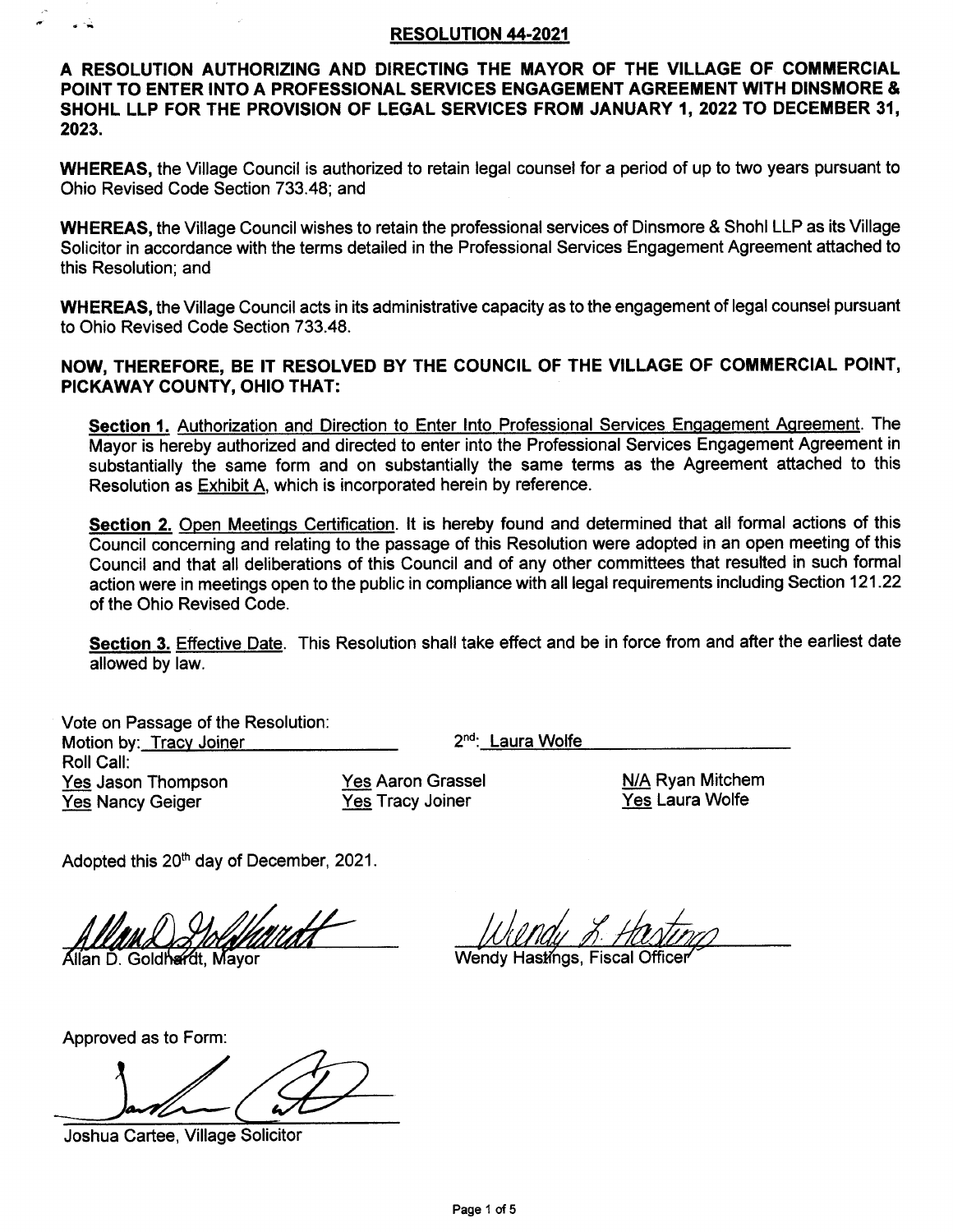#### RESOLUTION 44.2021 Exhibit A

## PROFESSIONAL SERVICES ENGAGEMENT AGREEMENT BETWEEN THE VILLAGE OF COMMERCIAL POINT AND DINSMORE & SHOHL LLP

This Professional Services Engagement Agreement ("Agreement") made between the Village of Commercial Point, an Ohio municipal corporation (the "Village"), and Dinsmore & Shohl LLP ("Dinsmore") is made this 20th day of December, 2021. In consideration of the mutual promises contained herein, the Parties agree as follows:

### 1. PURPOSE OF REPRESENTATION

Pursuant to the laws of the State of Ohio, the Village hereby retains Joshua M. Cartee, an attorney with Dinsmore & Shohl LLP, to serve as Village Solicitor for the Village and its elected and appointed officials. In exchange for Eight Thousand Dollars (\$8,000.00) per month, Mr. Cartee and Dinsmore agree to provide the following Routine Services:

A. Attendance at all Regular and Special Council Meetings;

B. Attendance at Regular Planning Commission, Board of Zoning Appeals, and Board of Building Appeal Meetings, or other similar board or commission meetings, as requested by the Mayor or Village Administrator;

C. Reviewing and/or drafting all ordinances and resolutions;

D. Attendance at all other board and commission meetings upon the request of the Mayor, Village Administrator, or their designee(s);

E. Drafting, reviewing, and approving all contracts, agreements, leases, legal documents, and nonroutine ordinances, resolutions, and proclamations;

F. Providing legal advice to Village officials as necessary or upon request, including drafting legal memoranda and/or written legal opinions as requested by the Mayor, the Village Administrator, staff, or Council;

G. Attend meetings and discussions with County, Township, State, and Federal officials and other govemmental offrcials, as requested by the Mayor or Village Administrator;

H. Provide prosecution services for the Village Mayor's Court; and

I. Attend meetings with the development community, as requested by the Mayor or Village Administrator.

#### 2. COSTS AND EXPENSES

Court costs and all reasonable expenses incurred by the Village Solicitor and his law firm shall be billed to the Village. Such expenses include, without limitation, funds advanced on behalf of the Village, deposition and discovery costs, and court costs. The Village shall in no circumstance be responsible for any expenses incurred for travel to and from the Village in furtherance of Village business.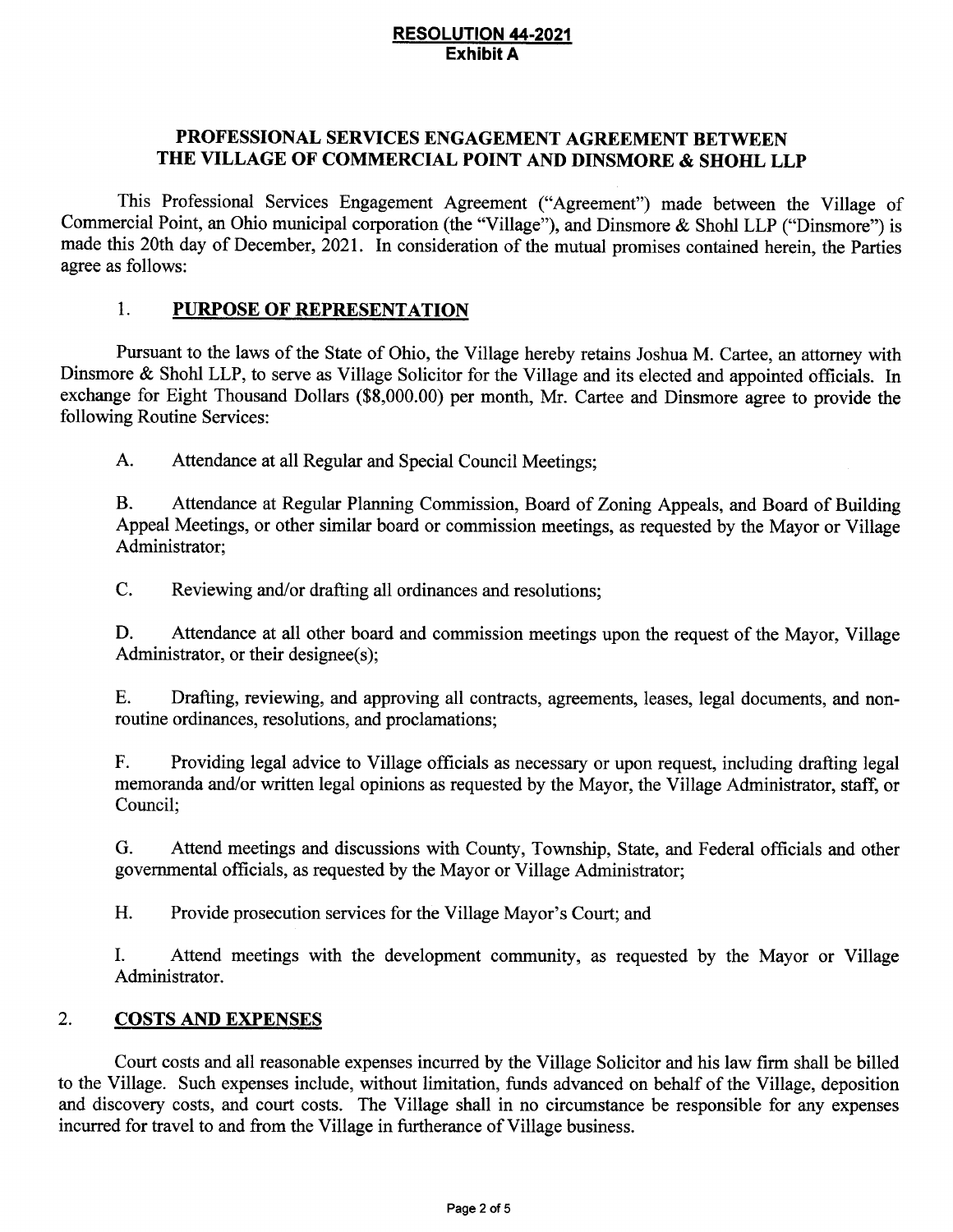#### RESOLUTION 44-2021 Exhibit A (continued)

## 3. COMPLEX LITIGATION

Complex Litigation is defined as major litigation that involves, for example, significant written or oral discovery, significant motion practice, and/or attendance at evidentiary hearings before a judge or jury. Complex Litigation shall be separate and apart from the Routine Services provided under Section 1. Complex Litigation shall also include Ohio Revised Code Chapter 2506 appeals. The Mayor shall pre-approve rates for complex litigation prior to Dinsmore commencing work on any individual matter.

#### 4. SPECIAL PROJECTS

Special Projects are defined as non-routine legal work requiring substantial time, effort, and attention. Subject to agreement of both the Village and Dinsmore, Dinsmore may undertake special projects that are outside the scope of Routine Services on a flat fee or hourly basis as agreed upon the Village Solicitor and the Mayor or Village Administrator. By way of example, in the event the electors of the Village decide to adopt a Charter, a Special Project may include advice rendered and attendance at meetings in relation to any Charter Review Commission or similar activity.

During the term of this Agreement, the following two Special Projects are hereby authorized:

(1) A Special Project to be known as "General Economic Development Advice," which is to be billed at Dinsmore's standard hourly rates less ten percent (10%) up to twenty-five thousand dollars (\$25,000) per each calendar year, and will be staffed primarily by a Dinsmore public finance attorney. The General Economic Development Advice Special Project will consist of legal advice relating to community reinvestment area (CRA) matters, tax increment financing (TIF) matters, new community authority (NCA) matters, ; and

(2) A Special Project to be known as "Real Estate Matters," which is to be billed at Dinsmore's standard hourly rates less ten percent (10%) up to twenty-five thousand dollars (\$25,000) per each calendar year, and will be staffed primarily by a Dinsmore real estate attorney. The Real Estate Matters Special Project will consist of drafting, reviewing, and negotiating real estate agreements and transactions, such as easement agreements, acceptances of properfy, review of title reports, and other similar matters.

#### 5. ASSISTANT VILLAGE SOLICITOR(S)

The Village Solicitor, at his discretion, shall utilize the services of other attorneys both within and outside Dinsmore as Assistant Village Solicitor and/or Special Counsel.

## 6. CONFLICTS OF INTEREST

- A. The Village Solicitor and Dinsmore will make every reasonable effort to recognize and disclose to the Village any potential conflicts or the appearance of conflicts of interest as to all matters, particularly with respect to economic and development issues. In the event a non-waivable conflict of interest arises, the Village Solicitor will be responsible for arranging alternate representation with a disinterested law firm.
- Dinsmore presently represents M/I Homes in matters that are not directly related to the Village. Due to Dinsmore's continuing representation of M/I Homes in unrelated matters, there is the potential for a conflict of interest in the future. The Ohio Rules of Professional Conduct require that Dinsmore discloses certain matters to IWI Homes and the Village and obtain consent from both to engage in representation of both entities. Such consent must be obtained by both M/I B.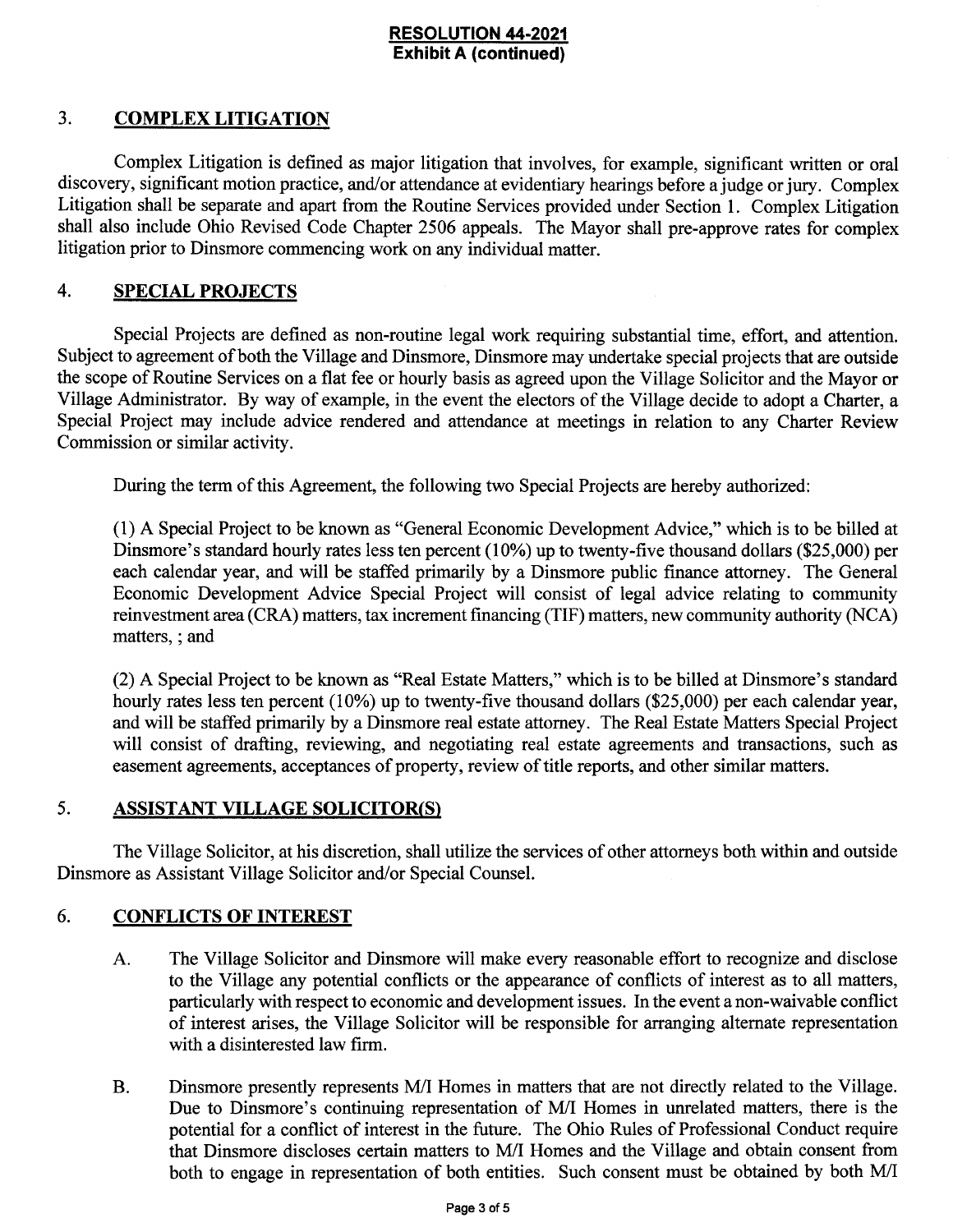# **RESOLUTION 44-2021**<br>Exhibit A (continued)

Homes and the Village, and confirmed in writing. Dinsmore believes that it can provide competent and diligent representation to both M/I Homes and the Village in unrelated matters. However, the Village must consent to Dinsmore's representation of the Village. Dinsmore understands that it will not (a) use any information gained in Dinsmore's current or prior representation of M/I Homes to the detriment of the Village of Commercial Point, or (b) represent or advise M/I Homes with respect to (i) any dispute, claim, or litigation against the Village, or (ii) any proceeding in which M/I Homes or any of its affitiates has an adverse interest to the Village. Dinsmore has already advised M/I Homes of the matters contained herein. By executing this Agreement, the Village hereby voluntarily waives Dinsmore's potential conflict of interest and consents to Dinsmore representing both M/I Homes and the Village.

## 7. TERM OF AGREEMENT

This Agreement shall be in full force and effect from January 1, 2022 through December 31, 2023. Either Party may terminate this Agreement upon providing thirty (30) days' prior notice of its intent to terminate to the other Party. All notices hereunder must be in writing and will be deemed to have been duly given if delivered by hand, or if mailed by certified mail, retum receipt requested, first class postage prepaid, to the Parties with written confirmation of receipt at the following addresses, or via email:

If to the Village of Commercial Point:

Wendy Hastings, Fiscal Officer (fiscalofficercp@sbcglobal.net) Village of Commercial Point 10 W. Scioto St., P.O. Box 56 Commercial Point, Ohio 43116

If to Dinsmore:

Joshua M. Cartee, Esq. (joshua.cartee@dinsmore.com) Dinsmore & Shohl LLP 191 W. Nationwide Blvd., Suite 300 Columbus, Ohio 43215

It is the Parties' intent to re-assess the appropriate monthly retainer fee for Routine Services at the end of each calendar year. Such re-assessment may result in the increase or decrease of the monthly retainer fee the Village pays to Dinsmore, depending on the amount of work performed for Village Solicitor services in the prior calendar year and anticipated work to be performed by Dinsmore for Village Solicitor services in the coming calendar year.

## 8. INDEPENDENT CONTRACTOR STATUS

The Parties agree that services provided under this Agreement are provided by an independent contractor and that the Village shall make no contributions to the Public Employees Retirement System for the services provided hereunder. This Agreement shall serve as acknowledgement of Dinsmore's independent contractor status per Ohio Revised Code § 145.038.

## 9. MISCELLANEOUS PROVISIONS

Severability. If any provision in this Agreement is held by a court of competent jurisdiction to be invalid, void, or unenforceable to any extent, such provision shall be enforced to the greatest extent permitted by law and the remainder of this Agreement and the application of such provision A.